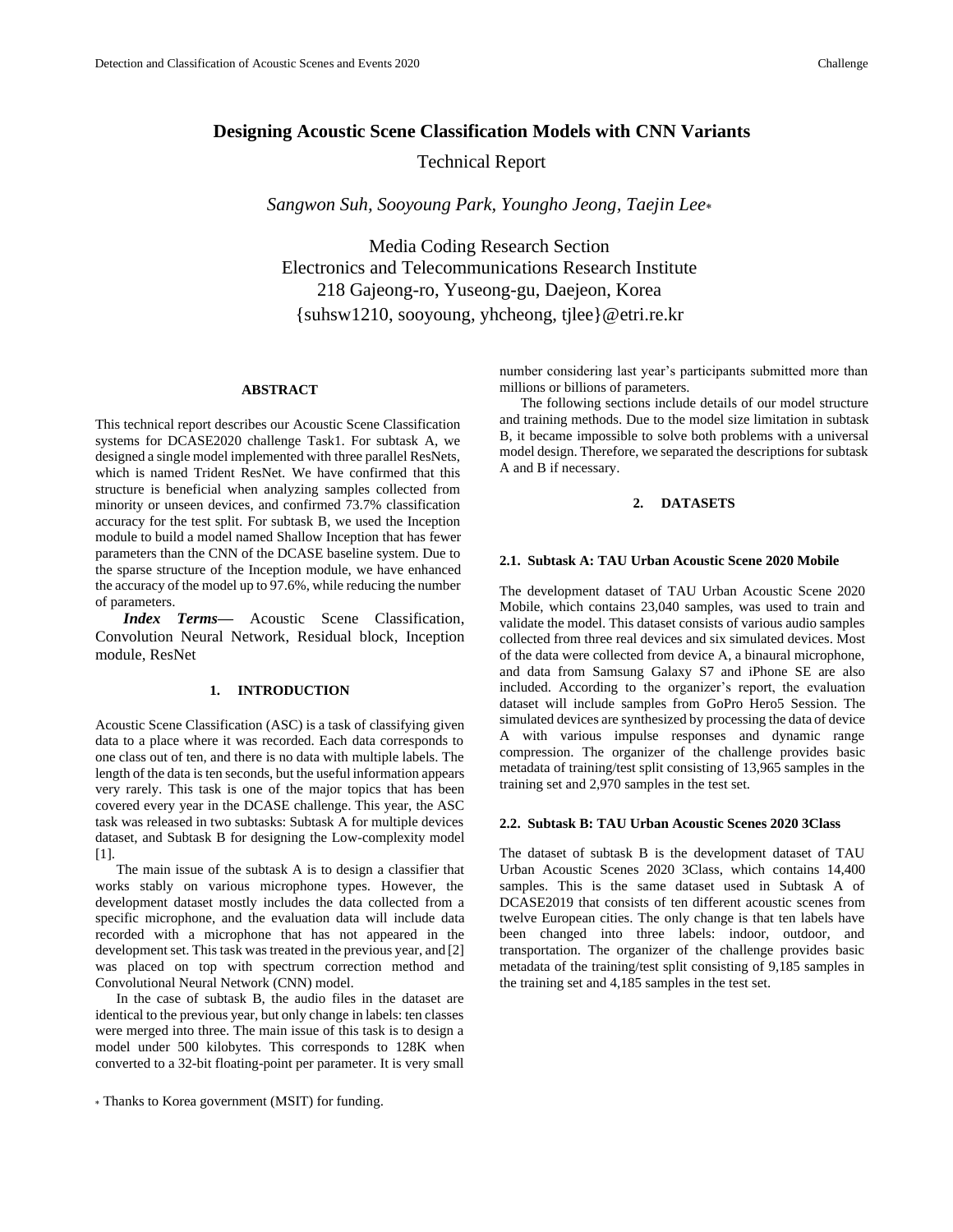# **3. SYSTEM ARCHITECTURE**

### <span id="page-1-2"></span>**3.1. Data Preprocessing**

#### *3.1.1. Subtask A: log Mel spectrogram with deltas/delta-deltas*

The data of subtask A are mono audio files with 44.1 kHz sample rate. We transformed them into power spectrogram by skipping every 1024 samples with 2048 length Hann window. A spectrum of 431 frames was yielded from 10 seconds audio file, and each spectrum was compressed into 256 bins of Mel frequency scale. Additionally, deltas and delta-deltas were calculated from the log Mel spectrogram and stacked into the channel axis. The number of frames of the input feature is cropped by the length of the deltadelta channel so that the final shape becomes  $[256 \times 423 \times 3]$ .

#### *3.1.2. Subtask B: log Mel spectrogram*

The data of subtask B are stereo audio files with 48 kHz sample rate. We transformed them into log Mel spectrogram with the same strategy we've conducted on subtask A, without deltas and delta-deltas. The final shape of input feature data is  $[256 \times 469 \times$ 2].

#### **3.2. Data Augmentations**

We only utilized training split of the challenge dataset, and applied data augmentation to increase the diversity of data distribution. Our data augmentation strategies are listed in [Table 1.](#page-1-0) The augmented data were generated from each mini-batch consisting of 64 samples during the training process in real-time.

<span id="page-1-0"></span>Table 1: List of data augmentation strategies

| <b>Strategy</b> | <b>Parameter</b>          |
|-----------------|---------------------------|
| Temporal crop   | Crop length $=$ 5 seconds |
| Mixup $[3]$     | Alpha $= 2.0$             |

#### **3.3. Model Design**

# *3.3.1. Subtask A: Trident ResNet model*

Previous studies have verified the effectiveness of the ResNet [\[4\]](#page-3-3) on the ASC [5, 6, 7]. A Residual block in our model consists of two  $3 \times 3$  convolution blocks sequentially and an identity path with zero-padding after average pooling as shown in [Figure 1.](#page-1-1)  Each convolution block is pre-activation convolution so that the layer order is BatchNormalization-ReLU-Convolution. Gamma and beta terms are not used in Batch Normalization layers except for the first layer, and there is no bias term in Convolution layers. Kernels are initialized with He normal distribution [\[8\]](#page-3-4) and regularized with L2 regularization of  $5 \times 10^{-4}$ . Detailed descriptions are written in the following subsections.



Figure 1: Residual block with pre-activation

<span id="page-1-1"></span>The previous study [\[9\]](#page-3-5) claimed that the proper size of the receptive field is crucial for the ASC task. They confirmed that the CNN with a large receptive field is overfitting for ASC data, and proposed a method to increase the classification performance by restricting the receptive field. Also, they evaluated the frequency and frame axis separately, and found that the model performance is sensitive to the size of the frequency axis. Similar concept can be seen in the model structure o[f \[6\].](#page-3-6) Their model reduces the time information by striding of the convolution filters but preserves the frequency bins. Inspired by the model structure of [\[6\],](#page-3-6) we conducted a grid search to find the appropriate receptive field for the input feature prepared in [3.1.1.](#page-1-2) We adjusted the receptive field size of our ResNet by stacking the residual blocks: the deeper the network, the wider the receptive field. Additionally, we introduced the frequency-wise dilated convolution layers after the frame-wise stride convolution layers to increase the receptive field size on the frequency axis. The detailed configurations of our ResNet are shown i[n Table 2.](#page-1-3)

<span id="page-1-3"></span>Table 2: Block configurations of our ResNet.

| <b>Block name</b> | <b>Configuration</b>                      |
|-------------------|-------------------------------------------|
| Input             |                                           |
| BatchNorm         | Learn $\nu$ and $\beta$                   |
| Conv2D            | $(1 \times 2)$ strides                    |
| Residual          |                                           |
| Residual          | $(2 \times 1)$ dilation on the first Conv |
| Residual          | $(2 \times 1)$ dilation on the first Conv |
| Residual          | $(1 \times 2)$ strides on the first Conv  |
| Residual          | $(2 \times 1)$ dilation on the first Conv |
| Residual          | $(2 \times 1)$ dilation on the first Conv |
| Residual          | $(1 \times 2)$ strides on the first Conv  |
| Residual          | $(2 \times 1)$ dilation on the first Conv |
| Residual          | $(2 \times 1)$ dilation on the first Conv |
| Residual          | $(1 \times 2)$ strides on the first Conv  |
| Residual          | $(2 \times 1)$ dilation on the first Conv |
| Residual          | $(2 \times 1)$ dilation on the first Conv |
| Output            |                                           |

We arranged the ResNets in parallel and concatenated their outputs for classification. This parallel structure has been proposed in [\[6\]](#page-3-6) and [\[10\]](#page-3-7) to learn distinct features from different frequency bands. Our model consists of three paths for 0-63, 64-127, and 128-255 Mel bins. We've also evaluated the dual parallel structure, which splits the Mel bins in half, but the triple architecture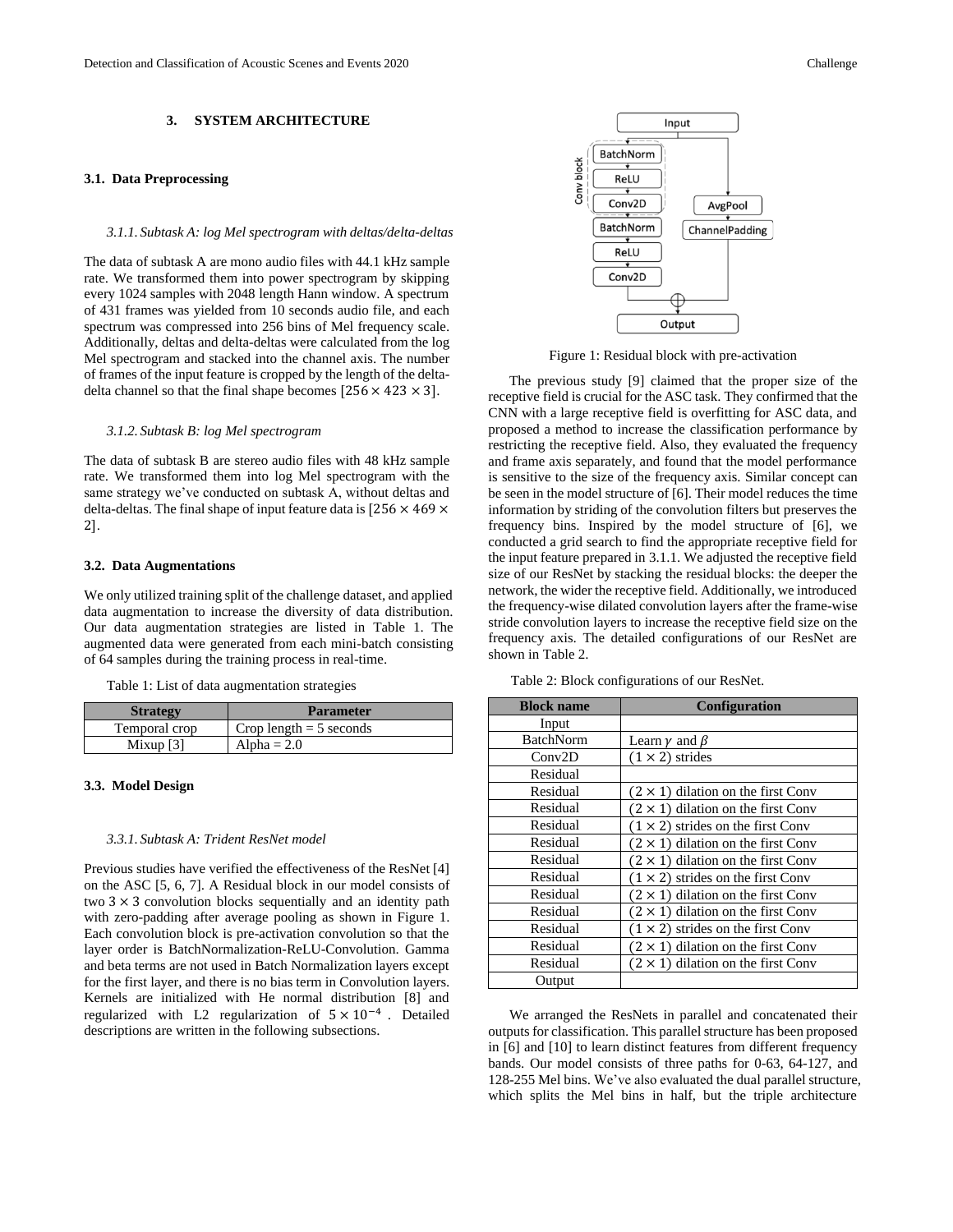performed better for minority/unseen devices. After concatenating the outputs from each network, two blocks of  $1 \times 1$  convolution and Global Average Pooling (GAP) calculates the classification scores. The overall structure of our model is shown i[n Figure 2.](#page-2-0)



<span id="page-2-0"></span>Figure 2: Overall structure of *Trident ResNet* model.

### *3.3.2. Subtask B: Shallow Inception model*

The Inception module is a convolution block that prevents the overfit by reducing the parameters with sparse connectivity [\[11\].](#page-3-8) We've confirmed that the Inception module proposed in [\[12\]](#page-3-9) performed better than the original structure of GoogLeNet. The proposed module composes a pooling path with average pooling as shown in [Figure 3.](#page-2-1)



Figure 3: Inception module with dimension reduction

<span id="page-2-1"></span>We implemented Shallow Inception model by stacking blocks to the depth where the performance is saturated within limited parameters. And to compensate for the flexibility of the model due to insufficient depth, the Batch Normalization layer was configured to learn the beta terms. Kernels are initialized with He normal distribution and regularized with L2 regularization of  $1 \times 10^{-4}$ . [Table 3](#page-2-2) is the overall structure of our model.

| Table 3: Overall structure of Shallow Inception model |  |  |  |  |  |
|-------------------------------------------------------|--|--|--|--|--|
|-------------------------------------------------------|--|--|--|--|--|

<span id="page-2-2"></span>

| <b>Block name</b> | <b>Configuration</b>       | <b>Output shape</b>          |
|-------------------|----------------------------|------------------------------|
| Input             |                            | $[256 \times 469 \times 2]$  |
| <b>BatchNorm</b>  | Learn $\gamma$ and $\beta$ | $[256 \times 469 \times 2]$  |
| Conv2D            | $(1 \times 2)$ strides     | $[256 \times 235 \times 64]$ |
| <b>BN-ReLU</b>    | Learn $\beta$              | $[256 \times 235 \times 64]$ |
| Inception         |                            | $256 \times 235 \times 128$  |
| AvgPool           | $(1 \times 3)$ pooling     | $[256 \times 78 \times 128]$ |
| Inception         |                            | $[256 \times 78 \times 160]$ |
| Conv2D            | $(1 \times 1)$ kernel      | $[256 \times 78 \times 128]$ |
| <b>BN-ReLU</b>    | Learn $\beta$              | $[256 \times 78 \times 128]$ |
| Conv2D            | $(1 \times 1)$ kernel      | $[256 \times 78 \times 3]$   |
| <b>BatchNorm</b>  | Learn $\gamma$ and $\beta$ | $[256 \times 78 \times 3]$   |
| GAP               |                            | 3                            |
| Output            | Softmax                    | 3                            |

### **3.4. Categorical Focal Loss**

Focal loss [\[13\]](#page-3-10) attenuates the log-loss generated by well-trained samples, so that the model can focus on the poorly trained samples. The following equation describes focal loss with balancing parameter  $\alpha$ , focusing parameter  $\gamma$  and prediction score  $p_t$ ,

$$
FL(p_t) = -\alpha (1 - p_t)^{\gamma} \log (p_t)
$$
 (3)

Increasing the value of  $\gamma$  increases the sensitivity of the model to misclassified samples, and  $\alpha$  scales the loss function linearly. Our setting was 2.0 and 0.25, respectively.

## **3.5. Training Setup**

We trained our model using Stochastic Gradient Descent (SGD) optimizer with a momentum of 0.9. The learning rate is controlled by a cosine annealing schedule and restarts with initial learning rate *lr* at 2, 6, 14, 30, 126, and 254 epochs. The value of *lr,* which is 0.1 at 0 epoch, decreases by 10% for each restart. The cosine scheduler decays the learning rate to  $lr \times 10^{-4}$ , so the model can explore deeper areas on the hyperplane for each restart.

#### **3.6. Snapshot ensemble [\[14\]](#page-3-11)**

We saved snapshots every cycle of the training process, and combined them to build an ensemble model that outperforms a single model. The submitted ensemble systems of subtask A consisted of models trained at 62, 126, and 254 epochs. And the submitted ensemble systems of subtask B consisted of models trained at 254 and 510 epochs. The scores from each model were averaged, or weighted averaged to make ensemble prediction.

# **4. RESULTS**

This section reports the average of the class-wise accuracies of our submitted systems for the train/test split. System 1 of each subtask was trained with the provided train split, while the other systems 2, 3, and 4 were trained with the entire development set. Therefore, the results for the test split of system 1 and 2 are the same.